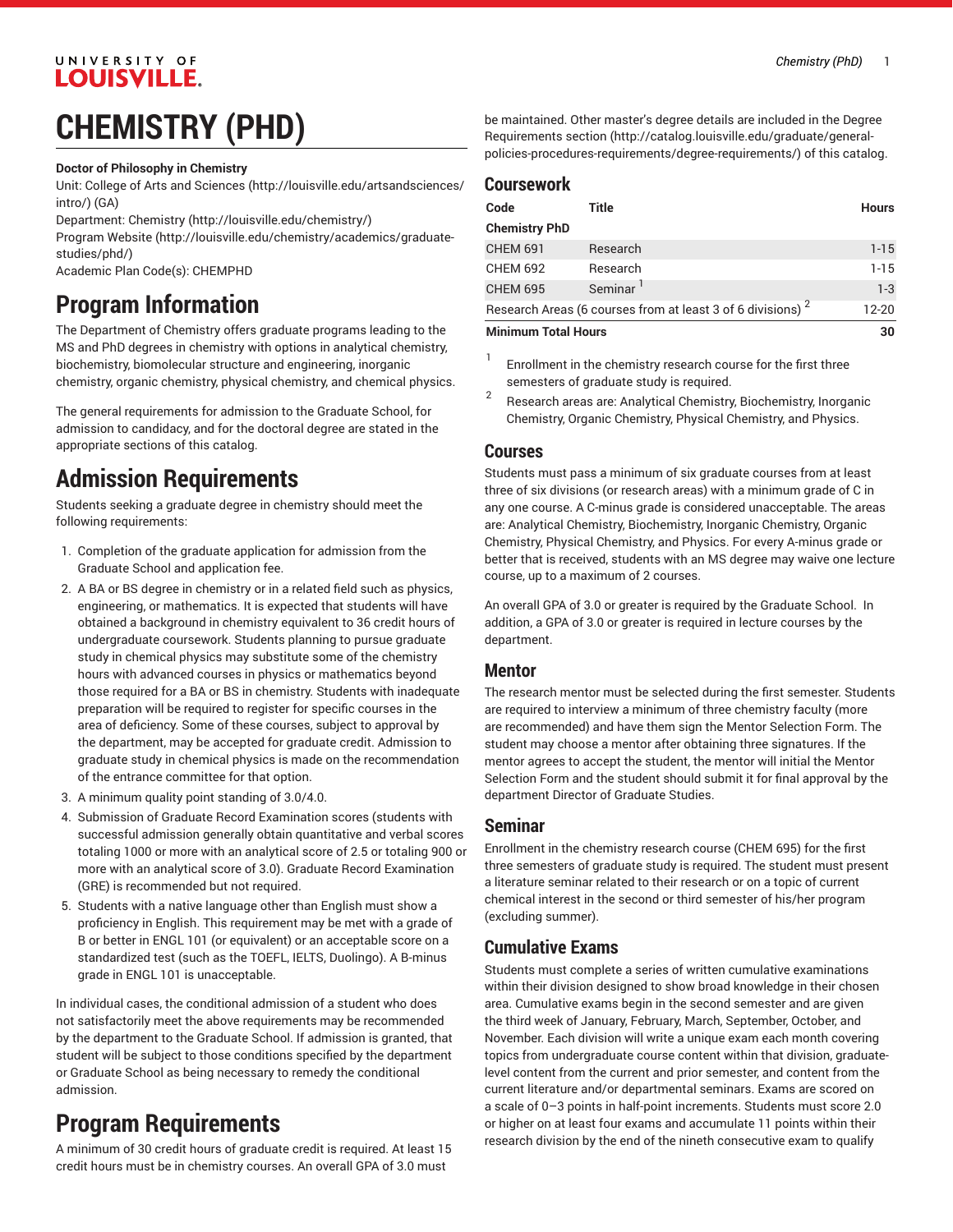### UNIVERSITY OF **LOUISVILLE.**

for the PhD program. An absence from an exam, unless excused by the Director of Graduate Studies, is scored as 0 and constitutes an attempt.

#### **Research**

Research credit will be taken through courses CHEM 691 and CHEM 692 with the graduate mentor listed as the instructor.

#### **Dissertation Committee**

The student will select his/her Dissertation Committee in consultation with the research mentor during the first four semesters of study. The committee consists of the research mentor, a chemistry faculty in the same division, a chemistry faculty in a different division, and a faculty member from a different department. Students may add an additional chemistry faculty to the committee if they choose to. Students must have each committee member sign the Dissertation Committee Form and submit it the chemistry office.

#### **Research Proposal (RP)**

The research proposal (RP) must be completed by the end of the fifth semester (excluding summers) without exception. If it is not completed within the fifth semester, the student will not be in good standing and may be dismissed from the program. Evaluation of the RP is made by the student's graduate advisory committee (dissertation committee), which is chaired by the research mentor. The RP is intended to demonstrate the student's ability to develop, explain, and defend a research idea that the student plans to conduct in the laboratory or on a completely original idea if desired. The proposal should present preliminary results from the student's research and/or from the literature and develop one original hypothesis fully with an explanation of experimental details and expected results. The student should show how the hypothesis will be tested experimentally and provide plans for different outcomes. The student should also communicate the importance of the work and how it will provide new fundamental knowledge to the field, a solution to an important problem, or a potential application. Students are expected to demonstrate their originality, innovation and understanding of the scientific process. This requirement includes a written research proposal and an oral presentation/examination. The requirements of each are described below.

### **Written Research Proposal**

The written RP is strictly limited to six pages (single-spaced, 1-inch margins) including figures, but not including references. Treat the written proposal as if you were actually submitting it as part of a job application or for funding. It should clearly and concisely present your proposed research and why it should be funded. This should include a brief summary and introduction to outline the problem, why it is important, and what progress others in the field have made. It should state a hypothesis that your planned work will test and specific aims of the research. The proposal may provide preliminary data from research or literature and should describe what will be done, why this system was selected, how it will be done, what are the expected results, how success will be determined, and what is the impact if successful. The new proposed work should take up the bulk of the written RP (three– four pages). The proposal should be well referenced in the style of a major journal in your field. Carefully proofread your proposal and have a trusted friend proofread it as well. Typos, poor grammar, low-quality graphics, and "simple mistakes" detract from your scientific argument and make the work appear sloppy, disorganized, and of low quality. The written RP is to be revised at least once by the research advisor before being submitted to the committee at least one week prior to the oral presentation/examination. The committee may return unsatisfactory

written proposals to the student and delay the oral examination until at least one week after an acceptable rewrite is received.

### **Oral Presentation/Examination**

Treat the oral presentation/examination as if the written RP was submitted with a job application and you were called for an interview to present it. Do not assume that everyone knows the proposal as well as you, they don't. It is your responsibility to present the proposed work in a clear and fluid manner to an audience that is not intimately familiar with your proposal. The presentation should be professional. Expect frequent interruptions during your presentation and be prepared to answer questions on your proposal, techniques related to it, and contributions of others in the field. The oral presentation can be given on PowerPoint, but with no more than 20 slides total (including any supplemental slides). A student failing the oral examination may repeat it only one time, at the discretion of the student's graduate advisory committee.

The MS degree (non-thesis) will be awarded upon successful completion of the research proposal.

#### **Research**

Progress in research will be evaluated by the research mentor in consultation with the Dissertation Committee.

#### **Research Seminar**

A one (1) credit-hour seminar on the student's dissertation research project is to be given before the end of the eighth semester (excluding summers). This seminar does not require the student to enroll in CHEM 695, but the student should contact the CHEM 695 instructor to schedule a time and date and for evaluation criteria. The seminar will be judged as pass/fail.

#### **Publications**

It is normally expected that prior to the Research Seminar, at least one manuscript based on the student's research would have been submitted to a peer-reviewed journal. The student's contribution must be substantial to both the scientific content and the drafting of the manuscript. At least one research article based on the student's dissertation research must either be published or accepted for publication in a peer-reviewed journal before scheduling the PhD dissertation defense. It is highly recommended that the student distribute the published manuscript(s) and any submitted manuscripts to the members of her/his Dissertation Committee.

#### **Dissertation**

A written dissertation describing the research program is submitted a minimum of 14 days before the defense. The defense consists of a onecredit hour seminar followed by an oral examination with the Dissertation Committee.

#### **Chemistry Courses**

| Code                       | Title                                              | <b>Hours</b> |  |  |  |  |
|----------------------------|----------------------------------------------------|--------------|--|--|--|--|
| <b>Analytical Division</b> |                                                    |              |  |  |  |  |
| <b>CHEM 620</b>            | <b>Optical Spectrochemical Methods of Analysis</b> | 3            |  |  |  |  |
| <b>CHEM 621</b>            | <b>Electroanalytical Chemistry</b>                 | 3            |  |  |  |  |
| <b>CHEM 622</b>            | <b>Analytical Separations</b>                      | 3            |  |  |  |  |
| <b>CHEM 625</b>            | <b>Advanced Analytical Chemistry</b>               | 3            |  |  |  |  |
| <b>CHEM 626</b>            | Special Topics in Analytical Chemistry             | $1-3$        |  |  |  |  |
| <b>CHEM 628</b>            | Special Topics in Synthesis and Analysis           |              |  |  |  |  |
| <b>CHEM 630</b>            | <b>Advanced Topics in Chemical Analysis</b>        |              |  |  |  |  |